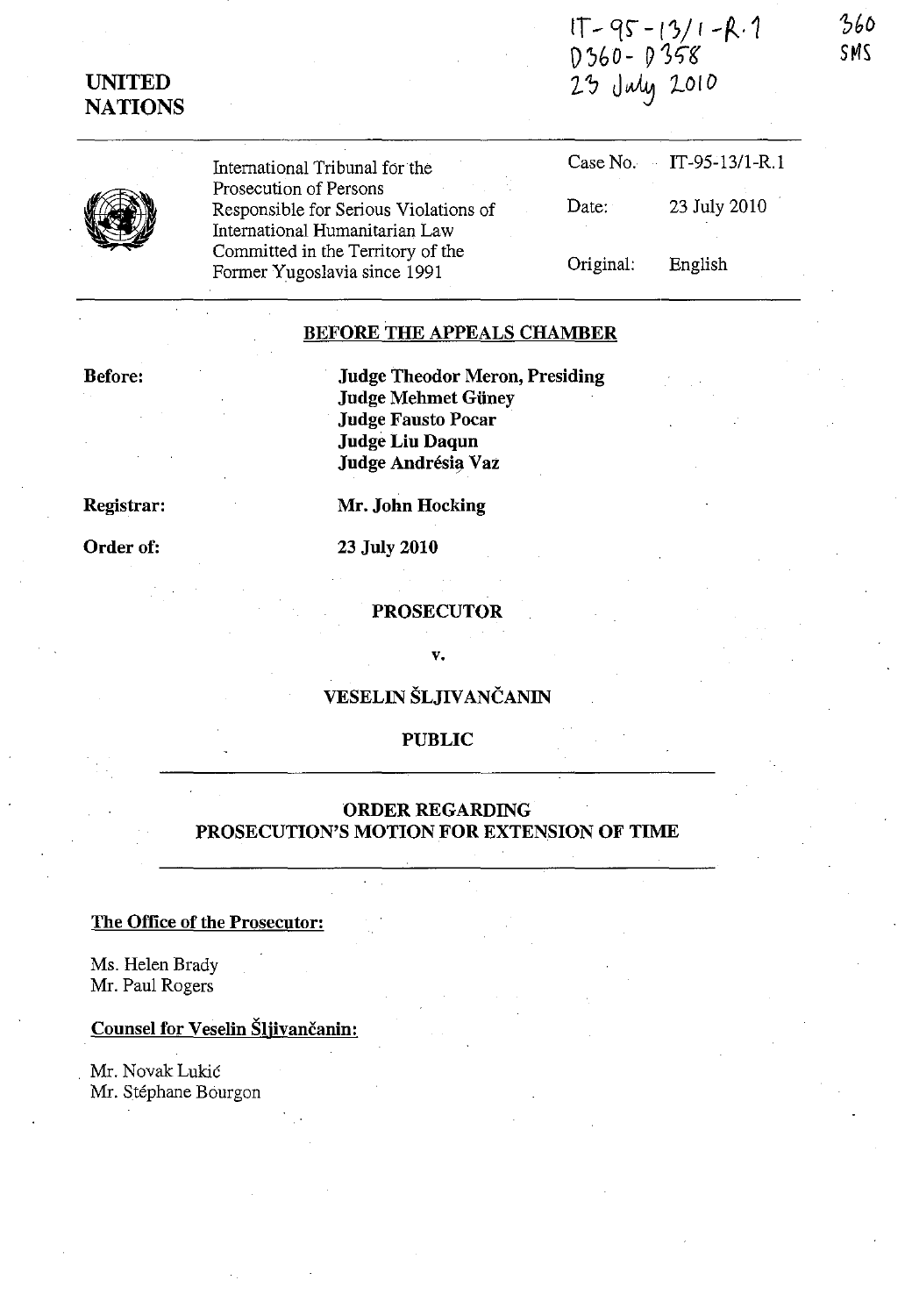**THE APPEALS CHAMBER** of the International Tribunal for the Prosecution of Persons Responsible for Serious Violations of International Humanitarian Law Committed in the Territory of the former Yugoslavia since 1991 ("Appeals Chamber" and "Tribunal", respectively);

**RECALLING** the "Decision with Respect to Veselin Sliivancanin's Application for Review" ("Review Decision") filed on 14 July 2010, in which the Appeals Chamber granted Veselin Sliivančanin's ("Sliivančanin") request for a review hearing ("Review Hearing") with respect to his conviction on appeal for aiding and abetting murder as a violation of the laws or customs of war,<sup>1</sup> and directed the parties to submit, by 30 July 2010, "a list of evidence and witnesses, if any, each propose[d] to introduce at the Review Hearing"; $^{2}$ 

**BEING SEISED** of the "Motion for Extension of Time" filed confidentially by the Office of the. Prosecutor ("Prosecution") on 20 July 2010 ("Motion"), which requests an extension of time until 10 September 2010 to file the Prosecution's list of witnesses and evidence pursuant to the Review Decision; $3$ 

**NOTING** the Prosecution's assertion that it requires additional time to identify and interview certain witnesses who may be able to provide relevant rebuttal evidence, but who need to be located and interviewed, as well as to receive responses from requests for cooperation submitted to the Serbian and Croatian governments;<sup>4</sup>

**NOTING** the "Response to Prosecution Motion for Extension of Time" filed confidentially by Sljivancanin on 22 July 2010 ("Response"), which maintains, *inter alia,* that the Prosecution has not shown good cause justifying an extension of time, and that the Motion is not precise with respect to the evidence the Prosecution hopes to obtain;<sup>5</sup>

**NOTING FURTHER** Šljivančanin's request that if the Motion is granted: (i) he also be granted an extension of time until 10 Sepember 2010 to file a list of witnesses and evidence pursuant to the Review Decision; (ii) the Prosecution be ordered to provide him with rebuttal evidence already in its possession by 30 July 2010; and (iii) the Prosecution - in order to justify the extension of time - be ordered to provide additional details concerning the nature of the additional rebuttal evidence it seeks;<sup>6</sup>

1

<sup>1</sup>*See* Review Decision, pp. 3-4. *See also Prosecutor v. Mile MrkSic and Veselin Sljivancanin,* Case No. IT-95-13/1-A, Judgement, 5 May 2009, para. 103, pp. 169-170. Judges Pocar and Vaz dissented on entering the new conviction. <sup>1</sup> See Review Decision, pp. 3-4. See also Prosecutor v. Mile Mrkšić and Ves<br>Judgement, 5 May 2009, para. 103, pp. 169-170. Judges Pocar and Vaz disser<br><sup>2</sup> Motion, para. 4.<br><sup>3</sup> Motion, para. 4.

Motion, para. 4.

<sup>4</sup>*Id.,* para. 3.

<sup>5</sup> Response, paras 10-14.

*<sup>6</sup> Id.,* paras 16-17.